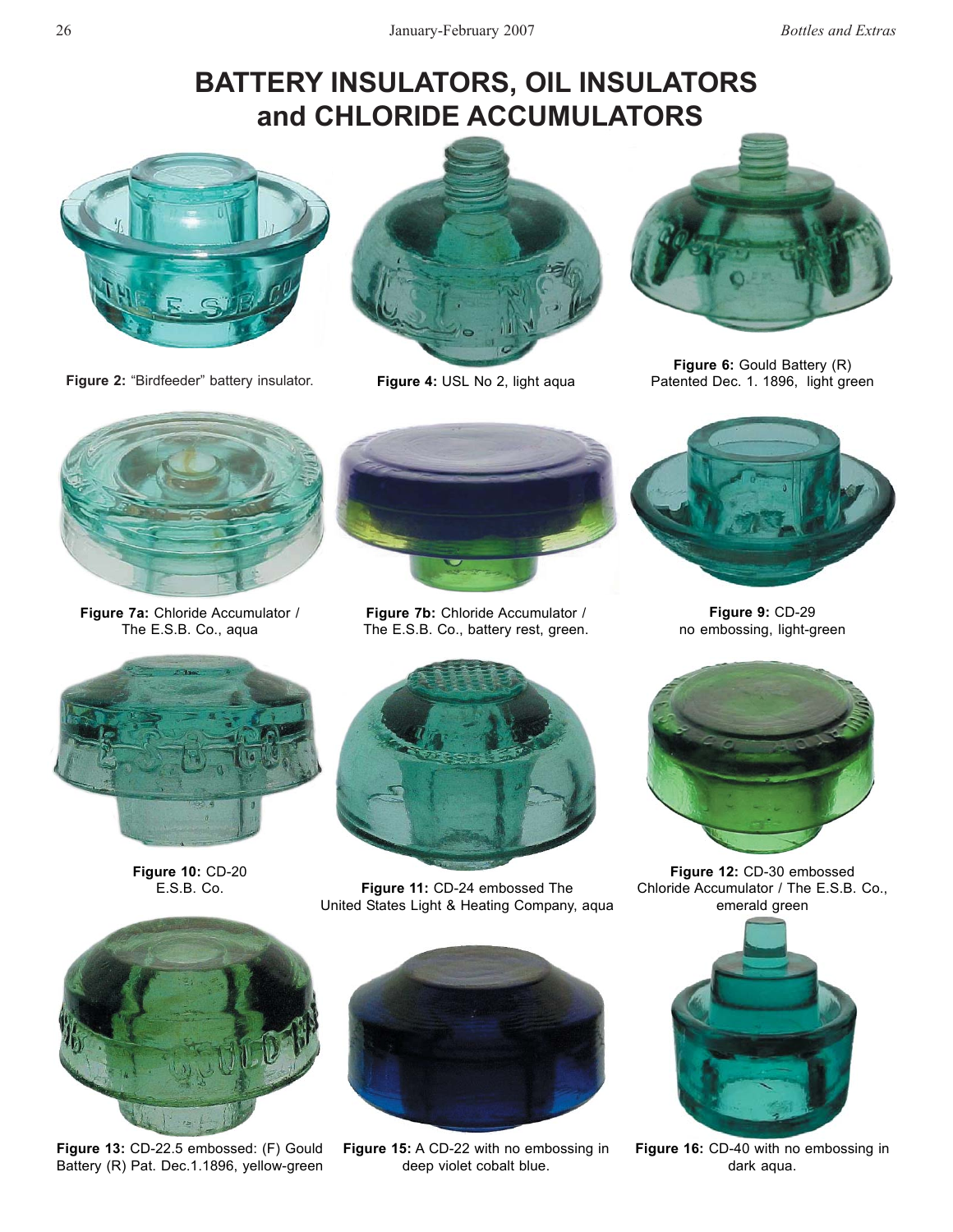## *By Charles and Sandra Irons, Milford, Delaware*

## First Place - Writer's Choice Contest - Research Info *The Delmarva Blowpipe* newsletter; Delmarva Antique Bottle Club

From the first time that a cell or battery was used to supply electricity, a way was needed to prevent or reduce the leakage of electric current. This leakage occurred when the surface of the cell or battery (and the support that it was placed on) became coated with a fine deposit of acid-laden moisture and dust.

It was found that electric leakage was reduced if each cell or battery (a series of cells) was isolated from the support on which it sat.

Wood framing was used, but it was discovered that over time the wood would absorb the acid-laden moisture. This created a direct path for electrical leakage and eventually the acid moisture would cause the wood to rot.

Battery insulators were used with DC electric systems as low as 1-2 volts and up to 600 volts and greater.

Lower DC voltage was used for a short time with telegraphs, alarms, and railroad signals. Higher voltage was used for lighting, motors, pumps, etc. Originally, plain glass battery insulators were placed between wooden stringers and the battery tank. This proved to be insufficient ... so, glass insulators were added between the wood stringers and the floor. This combination became known as "Double Insulation."

However, this did not prevent the decay of the wooden stringers, so the Electric Storage Battery Company (E.S.B. Co.) designed and developed the combination of an oil insulator and an earthenware pedestal that solved the problem of the wood decaying. This earthenware pedestal / oil insulator became the standard for the industry and made it possible to finally do away with the wooden stringers.



**Figure 3:** Glass tray.

Illustrated on the right **[Figure 1]** is a complete Pedestal / Oil Insulator unit consisting of the cupped lead washer, alloy cap, Y lead washer, oil insulator and the insulator pedestal. It can be seen how the insulator and the pedestal lock together. It is believed that this is a one-of-a-kind, complete unit. The patent for this invention that was granted to Cornelius Ambruster of Roslywn, Pennsylvania on July 13, 1915.

The oil insulator / earthenware pedestal was used to support a battery tank with lead. The exterior was coated with asphaitum. Four to six CD-35s or CD-36s were used to support this style of battery tank.

Please notice the base of the pedestal. The uneven design of the base of the pedestal allowed water and foreign material to pass under the support when flushing the battery room floor.

#### **Birdfeeders**

The nickname "birdfeeder" was given to the CD-35 and CD 36 around 1969. The collectors at that time thought they resembled a bird feeder. There is an example of an aqua CD-36 embossed "The E.S.B.. Co. (R) Made in U.S.A. B-15993- 3" illustrated on the right **[Figure 2]**.

These battery insulators were very unique because they used a nonconductive oil that was put in the circular trough and was then covered by a lead-alloy cap. The purpose of the cap was to exclude, as far as possible, all spray or other foreign matter from getting into the oil space and to protect it from being splashed when flushing the Battery Room floor.

#### **Glass Tray**

Jars that were not sealed were set



**Figure 5:** Gould Battery (R) Patented Dec. 1. 1896, aqua



**Figure 1:** Pedestal oil insulator.

on seperate glass trays **[Figure 3]** or boxes filled with sand. This was necessary due to the absense of a sealed cover which allowed acid-laden moisture to run down the outside of the jar and attack the wooden support (susceptible to rot) that the battery sat on.

#### **Glass Thread Screw Battery Insulators**

This type of Battery Insulator has a very fragile male glass thread screw. It is believed that the thread was used to secure the insulator in the wooden stringers that supported the battery so that the insulator and support could be moved as a unit. Several are illustrated **[Figures 4-6]**.

#### **What Is A Well?**

The wells (circular trough) that are a part of some of these insulators were used to collect Chlorides that would seep down the sides of the cell (battery jar). This type of battery insulator is known as a "Chloride Accumulator" and some are embossed with that information **[Figure 7]**.

#### **United Kingdom Battery Insulators**

British battery insulators are different from battery insulators that were made in the United States.

The British battery insulators are in two parts: a base unit and a top. The smaller size bases have a round bump in the center that matches a depression in the top's center to locate and secure the two pieces together.

Four two-part styles are known. Until